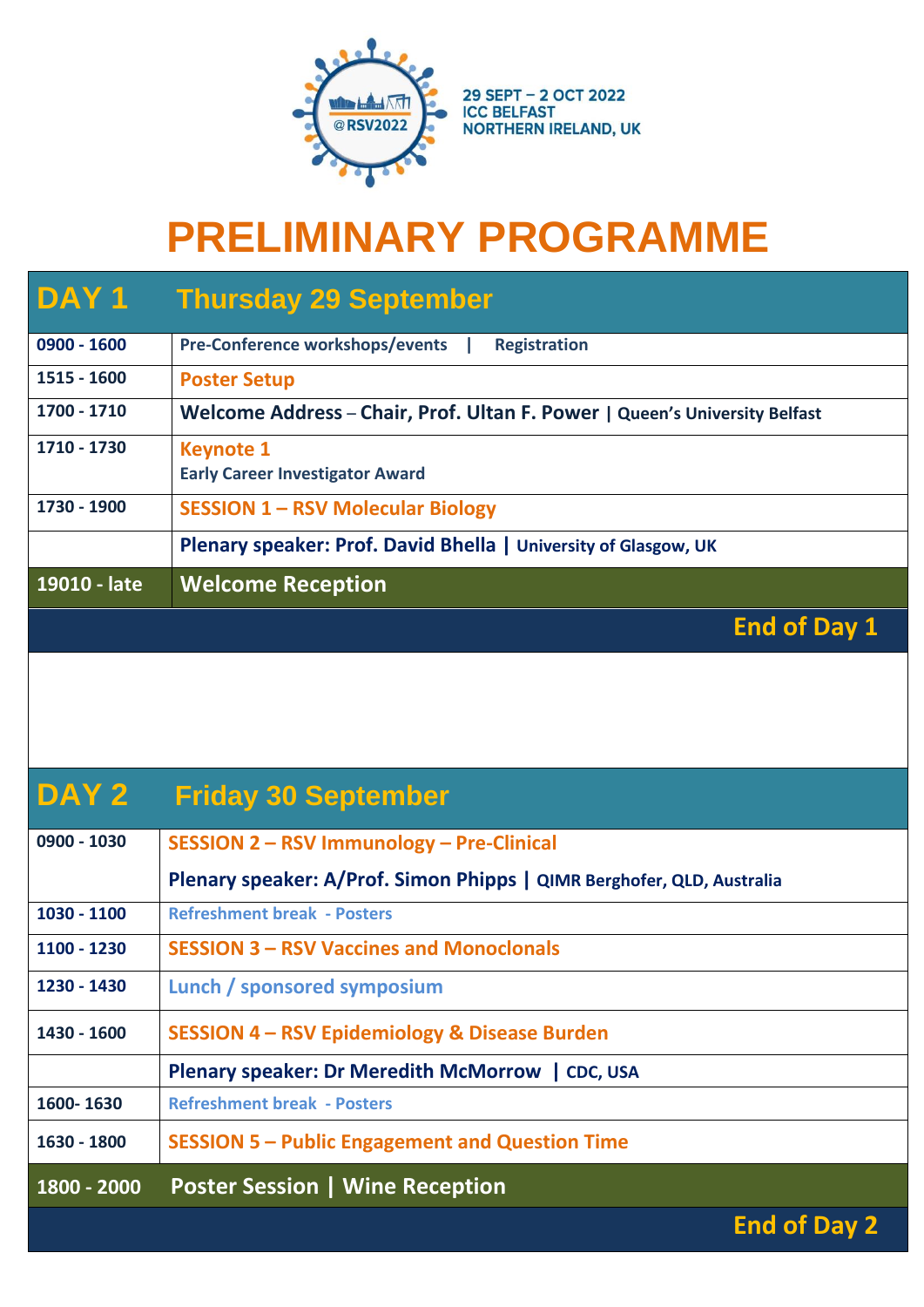| DAY 3         | <b>Saturday 1 October</b>                                                                                                      |
|---------------|--------------------------------------------------------------------------------------------------------------------------------|
| 0900 - 1030   | <b>SESSION 6 - RSV Antivirals and Therapeutics</b>                                                                             |
| 1030 - 1100   | <b>Refreshment break - Posters</b>                                                                                             |
| 1100 - 1230   | SESSION 7 – RSV Pathogenesis and Immunity in Humans                                                                            |
| 1230 - 1430   | Lunch / sponsored symposium                                                                                                    |
| 1400 - 1600   | SESSION 8 - RSV Co-infections with Other Viruses and/or Bacteria                                                               |
|               | Plenary speaker: Dr Charles Sande   KEMRI - Wellcome Trust, UK                                                                 |
| 1600 - 1630   | <b>Refreshment break - Posters</b>                                                                                             |
| 1630 - 1730   | Chanock Lecture - Prof. Larry Anderson, Emory University, USA                                                                  |
|               | <b>RSV Then, Now and Tomorrow, One View</b>                                                                                    |
| 1730 - 1815   | <b>Free time</b>                                                                                                               |
| 1815 - 1830   | bus transportation from ICC to Conference Social Event                                                                         |
| 1830 - late   | <b>Gala Evening at the Titanic Centre</b>                                                                                      |
|               | <b>End of Day 3</b><br><b>Titanic Centre Tour, Wine Reception &amp; Gala Dinner</b>                                            |
|               |                                                                                                                                |
| DAY 4         | <b>Sunday 2 October</b>                                                                                                        |
| 0930 - 1100   | <b>SESSION 9 - HMPV and Other Respiratory Viruses</b>                                                                          |
|               | Plenary speaker: Dr Rebecca Dutch   University of Kentucky, USA                                                                |
| $1100 - 1130$ | <b>Refreshment break - Posters</b>                                                                                             |
| 1130 - 1300   | SESSION 10 - Big Data and RSV                                                                                                  |
|               | Plenary speaker: Prof. Adnan Custovic   Imperial College London, UK                                                            |
|               | Plenary speaker: A/Prof. Cheryl Cohen   University of Witwatersrand & Co-head NICD<br><b>S.Africa</b>                          |
| 1300 - 1500   | Lunch                                                                                                                          |
|               | <b>SESSION 11 - The BIG DEBATE</b>                                                                                             |
| 1500-1630     | Our rudimentary understanding of RSV pathogenesis in humans remains a major block to<br>developing RSV vaccines and antivirals |
| $1630 - >$    | <b>Closing Remarks</b>                                                                                                         |